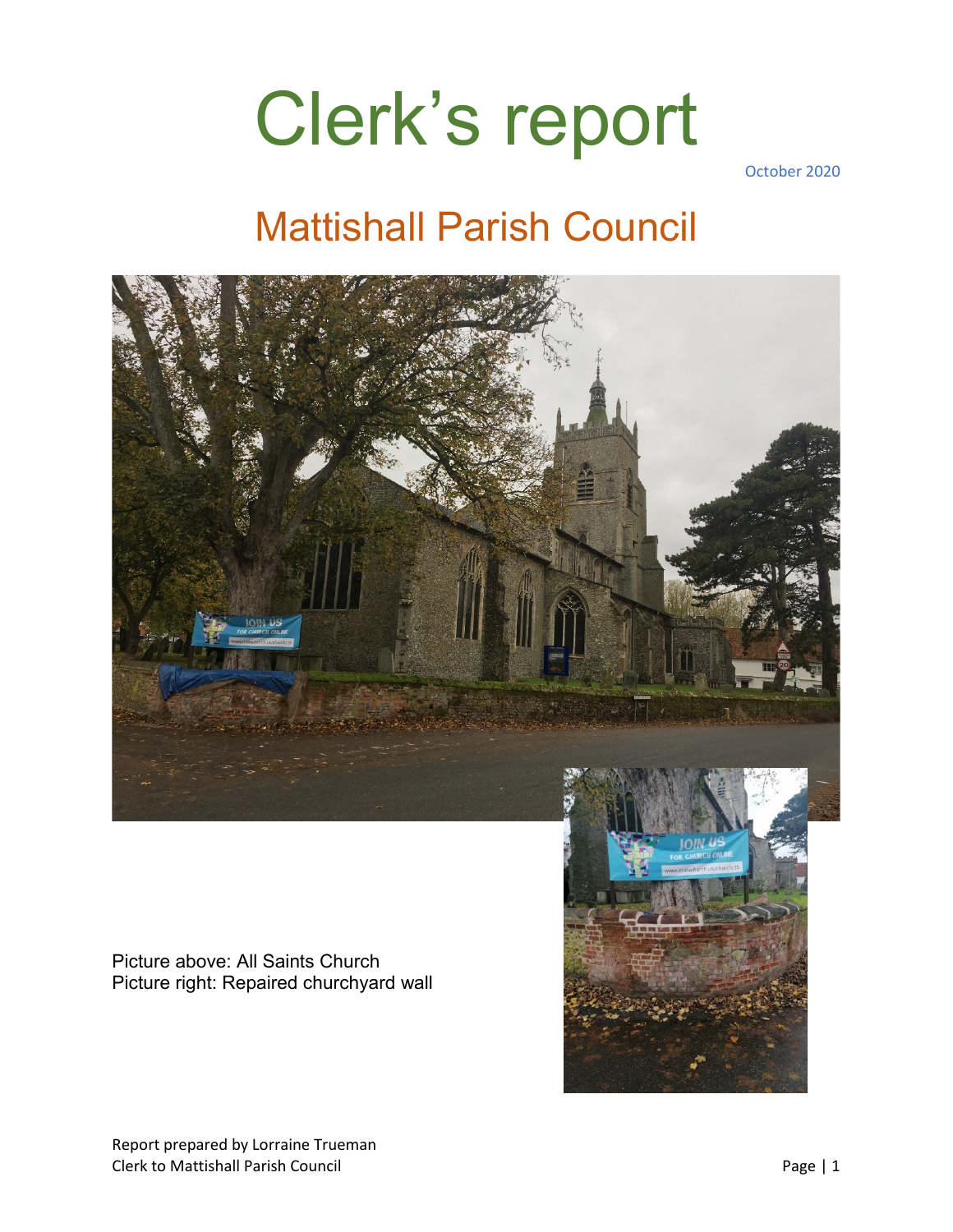# Clerk's report

October 2020

#### The items below relate to actions/resolutions from the 7 October meeting:

Item 8: Cllrs Piper and Fowler have made good progress on tidying the area around the lockup. No quote has been received yet for the repairs to the chain link fence by the cemetery and village green.

Item 10: With the lack of event being held to mark Remembrance Day, the council have purchased additional decorations and will use these by the village green and play area.

#### Items requiring explanation on the 2 November agenda

Item 10: During the July meeting, the council decided to bid for funds towards the protection of All Saints churchyard wall on the corner of Dereham Road and Church Plain. Highways have drafted a proposal that they would support which will be reviewed by the council.

Item 12: Parking continues to be an issue around the village, in particular the area on Dereham Road, between Back Lane and Welgate. Although the Parish Council have no powers over highways they are, like residents, able to express concerns.

Item 13: As agreed at the last council meeting, residents were asked, via Facebook, their thoughts on advertising signs around the village. The feedback was mixed but the general consensus was that there is a wish to support local businesses while tatty and unsightly signs are not wanted. Highways have given permission to the Parish Council to remove signs.

### Additional items for information

Play area and village green – this month we have seen broken glass both on the village green and play area. The play area has also had the pigeon spikes on top of the swings damaged and left lying around the play area. Thank you to residents and councilors' who have notified me and help clear up the mess for the safety of others.